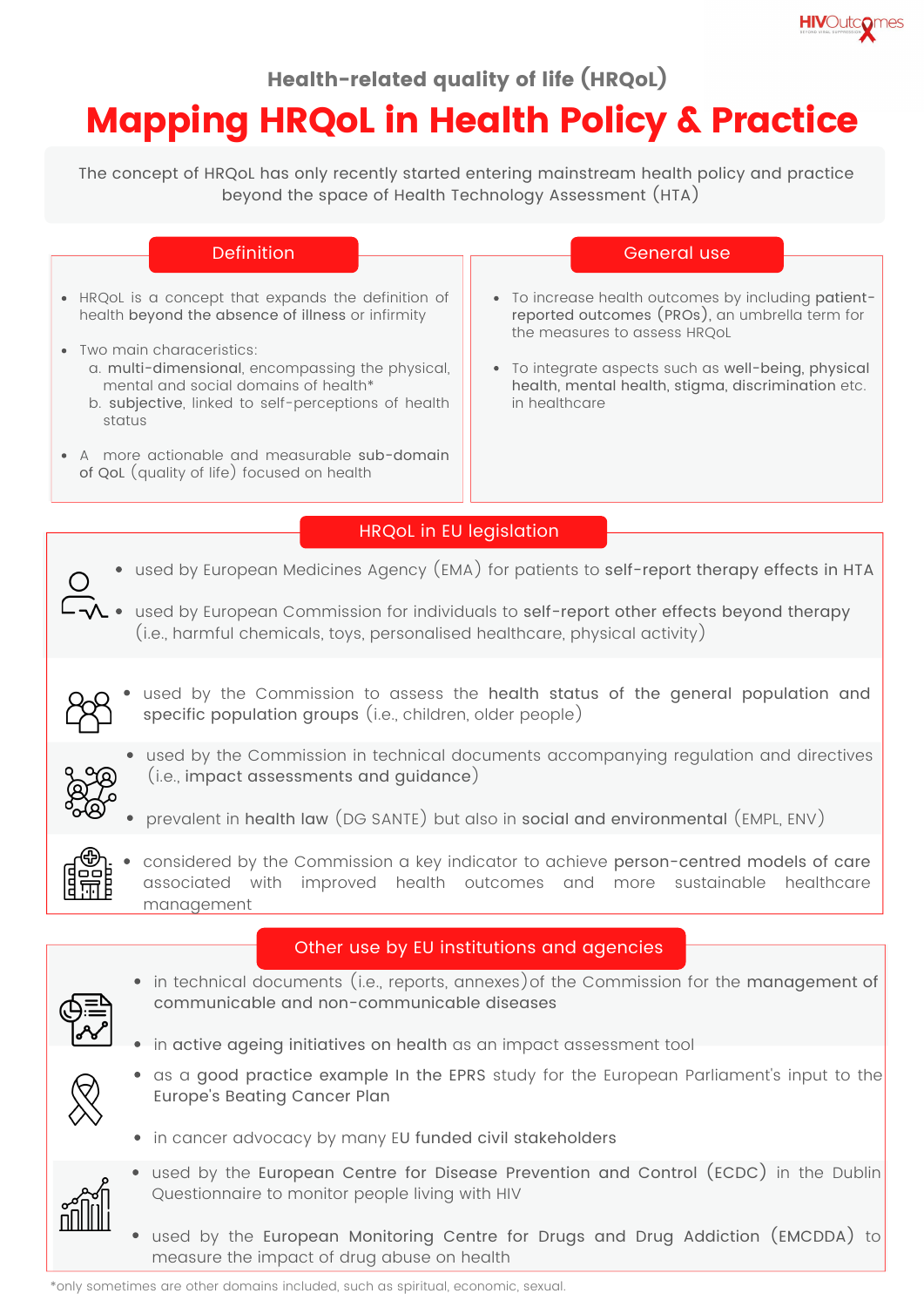

## HRQoL in EU funding

- more than 3 million euros from EU funding health programmes allocated to civil societyled projects measuring disease impact on patient HRQoL
- Horizon Europe 2023 objectives include Improving HRQoL for patients in palliative and endof-life care (and their caregivers)

#### HRQoL in EU research & statistics

- in the pan-European study measuring HRQoL for people living with HIV conducted by EPRS
	- in the assessment of the benefits of person-centred care for patients and for the sustainability of healthcare systems conducted by the Joint Research Centre (JRC)



 $\odot$ 

- in the Eurostat European Health Interview Survey (EHIS) on self-reported health status across Europe
- in the annual edition of the 'Demographic Outlook for the EU'

### HRQoL use by WHO and OECD



- endorsed by OECD in 2017 as a key indicator to measure health status for improved outcomes
- used in Patient-Reported Indicators Surveys (PaRIS) initiative as part of patient-reported measures (PROMs)



- OECD calls for more systematic use of HRQoL in Europe
- used by OECD in the impact assessment of telemedicine & mental care on patient health



used by WHO/Europe and OECD to measure the health status of specific population groups (i.e., adolescents, people living with measles, with dementia, students, etc.)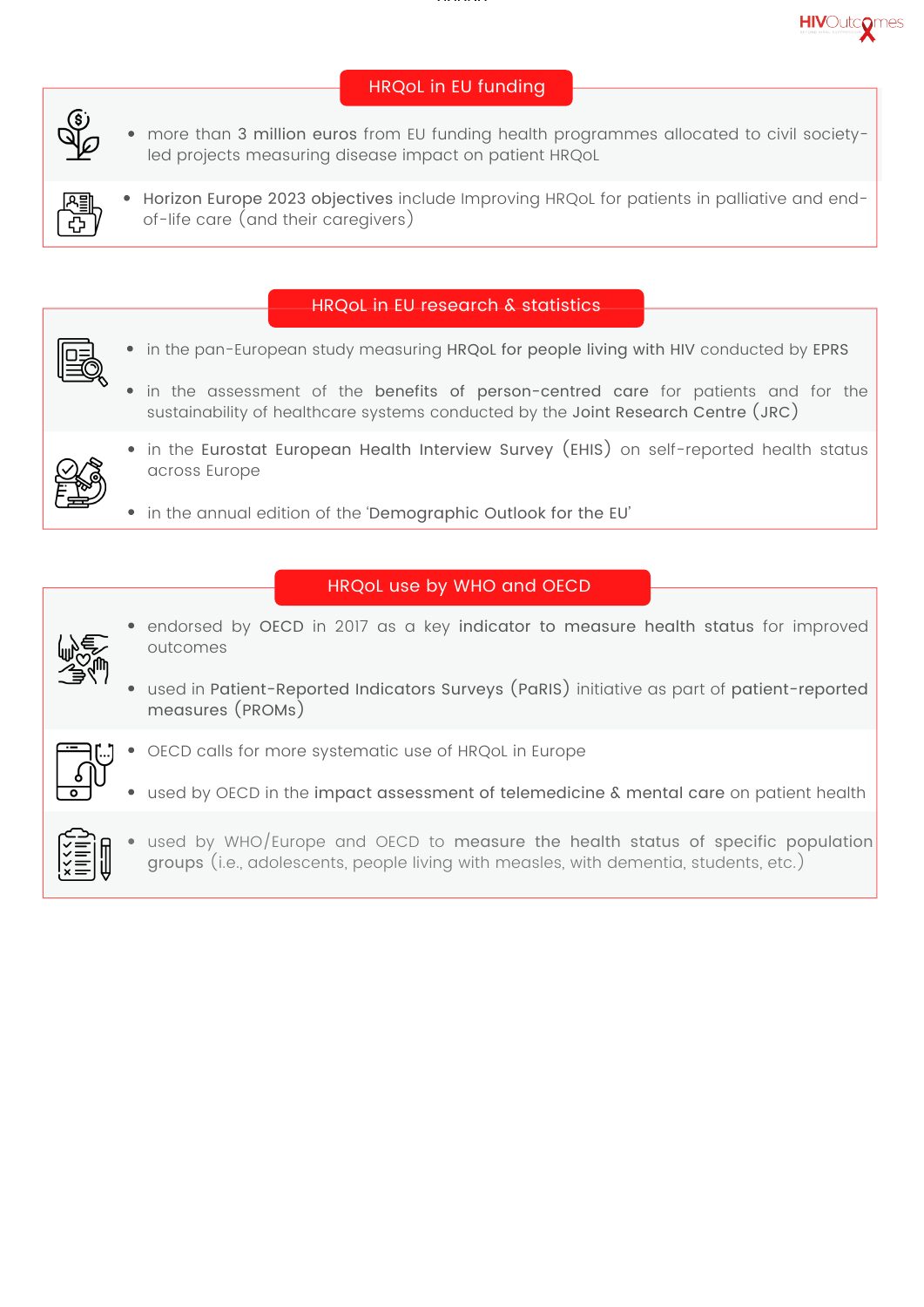

#### Bibliography

- Couespel, N. (2020). Strengthening Europe in the fight against cancer Going further , faster (Issue July). Policy Department for Economic, Scientific and Quality of Life Policies Directorate-General for Internal Policies. https://www.europarl.europa.eu/RegData/etudes/STUD/2020/642388/IPOL\_STU(2020)642388\_EN.pdf
- Council of the European Union. (2018). Proposal for a REGULATION OF THE EUROPEAN PARLIAMENT AND OF THE COUNCIL on health technology assessment and amending Directive 2011/24/EU. https://eur-lex.europa.eu/legal-content/EN/TXT/PDF/? uri=CONSIL:ST\_12694\_2018\_INIT
- Cravo Oliveira Hashiguchi, T. (2020). BRINGING HEALTH CARE TO THE PATIENT: AN OVERVIEW OF THE USE OF TELEMEDICINE IN OECD COUNTRIES Tiago. In OECD Health Working Paper (No. 116). https://www.oecd-ilibrary.org/social-issues-migrationhealth/bringing-health-care-to-the-patient\_8e56ede7-en
- De Bienassis, K., Kristensen, S., Hewlett, E., Roe, D., Mainz, J., & Klazinga, N. (2021). Patient-reported indicators in mental health care: Towards international standards among members of the OECD. International Journal for Quality in Health Care, 33(1).
- Eatock, D., Guidi, C. F., Kunz, V., Margaras, V., Scholz, N., Umbach, G., Zamfir, I., European Parliament. European Parliamentary Research Service. Members' Research Service, & European University Institute. (2017). Demographic outlook for the European Union : in-depth analysis. EPRS, European Parliamentary Research Service & EUI | European University Institute.
- European Centre for Disease Prevention and Control (2018). Summary of work activities: Intervention Epidemiology path ( EPIET ) Cohort 2017. EPIET FELLOW REPORT. https://www.ecdc.europa.eu/sites/default/files/documents/EPIET%20report%20- %20Summary%20of%20work%20activities%2C%20Cyrus%20Koenig.pdf
- European Commission (DG SANTE). (2021). New HTA Regulation : key elements and next steps. https://www.ema.europa.eu/en/documents/presentation/new-hta-regulation-key-elements-next-steps-floragiorgio\_en.pdf
- European Commission, Consumers, Health, Agriculture and Food Executive Agency, (2018). Rare diseases 2008-2016 : EUfunded actions paving the way to the European reference networks, Publications Office. https://data.europa.eu/doi/10.2818/578367
- Commission (2013). Commission staff working document: Impact assessment accompaying the document "Proposal for a decision of the European Parliament and of the Council on the participation of the Union in the Active and Assisted Living Research and Development Programme joi. European Commission. https://eur-lex.europa.eu/LexUriServ/LexUriServ.do? uri=SWD:2013:0251:FIN:en:PDF
- Commission (2013). Impact assessment Accompanying the document Proposal for a Council Recommendation on promoting health-enhancing physical activity across sectors: Vol. Brussels (Issue 28 August, p. Commission of the European Communities).
- Commission (2015). Commission staff working document: Accompanying the document Report from the Commission to the European Parliament and the Council Implementation of the second Programme of Community action in the field of health in 2013. https://eur-lex.europa.eu/legal-content/EN/TXT/PDF/?uri=CELEX:52015SC0122&from=EN
- Commission (2016). Employment of Older Workers. Encyclopedia of Geropsychology, Research Note no. 5/2015. https://doi.org/10.1007/978-981-287-082-7\_199
- Commission (2016). SWD(2016) 290 final PART 1/2 COMMISSION STAFF WORKING DOCUMENT IMPACT ASSESSMENT Accompanying the document "Council Directive amending, for the purpose of adapting to technical progress, Annex II to Directive 2009/48/EC of the European Parliament and of the Council on health technology assessment and amending directive 2011/24/EU. https://ec.europa.eu/transparency/documents-register/detail?ref=SWD(2016)290&lang=en
- Commission (2016). SWD(2016) 290 final PART 2/2 COMMISSION STAFF WORKING DOCUMENT IMPACT ASSESSMENT Accompanying the document "Council Directive amending, for the purpose of adapting to technical progress, Annex II to Directive 2009/48/EC of the European Parliament and of the Council on health technology assessment and amending directive 2011/24/EU (pp. 43–96). https://ec.europa.eu/transparency/documents-register/detail? ref=SWD(2016)290&lang=en
- Commission (2018). Commission staff working document impact assessment Strengthening of the EU Cooperation on Health Technology Assessment (HTA) Accompanying the document Proposal for a Regulation of the European Parliament and of the Council on health technology assessment. https://eur-lex.europa.eu/legal-content/EN/TXT/PDF/? uri=CONSIL:ST\_5844\_2018\_ADD\_1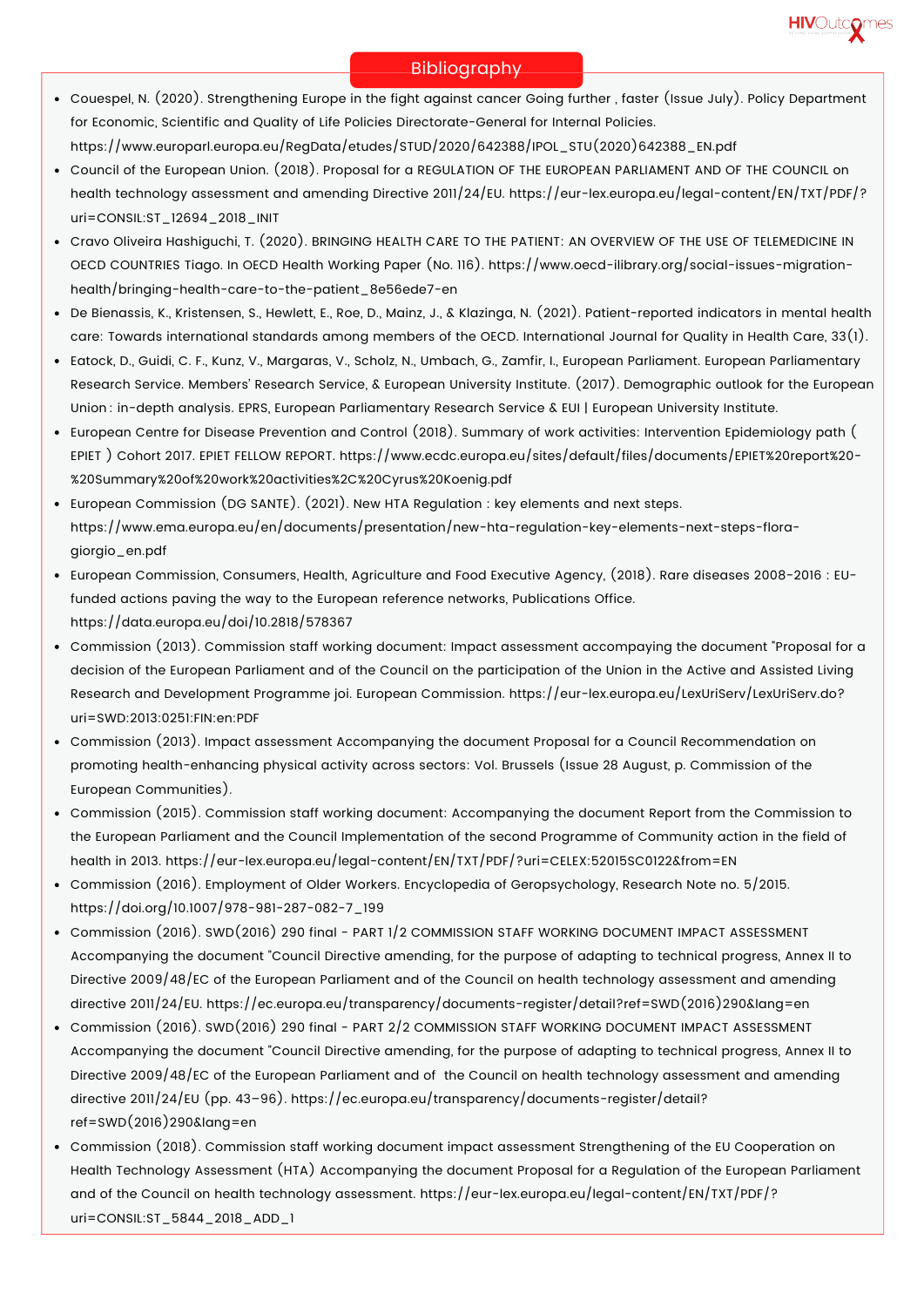

#### Bibliography

- Commission (2020). Commission guidance for the medical devices expert panels on the consistent interpretation of the decision criteria in the clinical evaluation consultation procedure (Text with EEA relevance) 2020/C 259/02.pdf. Official Journal of the European Union. https://eur-lex.europa.eu/legal-content/EN/TXT/PDF/ uri=CELEX:52020XC0807(01)&from=EN
- European Medicines Agency (2005). Reflection Paper on the Regulatory Guidance for the Use of Health- Related Quality of Life (Hrql) Measures in the Evaluation of Medicinal Products. https://www.ema.europa.eu/en/documents/scientificguideline/reflection-paper-regulatory-guidance-use-healthrelated-quality-life-hrql-measures-evaluation\_en.pdf
- European Monitoring Centre for Drugs and Drug Addiction (2004). EMCDDA MONOGRAPHS: Hepatitis C and injecting drug use: impact, costs and policy options. In J. Jager, W. Limburg, M. Kretzschmar, M. Postma, & L. Wiessing (Eds.), Office for Official Publications of the European Communities. https://scholar.google.pt/citations? view\_op=view\_citation&continue=/scholar%3Fhl%3Den%26start%3D20%26as\_sdt%3D0,5%26scilib%3D1%26scioq%3D%2522w iessing%2Bl%2522&citilm=1&citation\_for\_view=Q66wh28AAAAJ:pqnbT2bcN3wC&hl=en&oi=p
- European Parliament (2020). Parliamentary Question: Answer given by Ms Kyriakides on behalf of the European Commission (6.3.2020). https://www.europarl.europa.eu/doceo/document/E-9-2020-000026-ASW\_EN.html
- Hoopman, R. (2011). Quality of life assessment among Turkish and Moroccan cancer patients in the Netherlands. Translation an validation of questionnaires.

https://research.vu.nl/ws/portalfiles/portal/42208465/complete+dissertation.pdf

- JRC, Institute for Prospective Technological Studies, Abadie, F., Boehler, C. (2015). Monitoring and Assessment Framework for the European Innovation Partnership on Active and Healthy Ageing (MAFEIP) : conceptual description of the monitoring and assessment framework for the EIP on AHA, Publications Office. https://data.europa.eu/doi/10.2791/290381
- JRC, Institute for Prospective Technological Studies, Sabes-Figuera, R. (2015). Strategic intelligence monitor on personal health systems, phase 3 (SIMPHS3) : DREAMING (Spain), case study report, (F,Abadie,editor) Publications Office. https://data.europa.eu/doi/10.2791/43377
- JRC, Institute for Prospective Technological Studies, Codagnone, C., Broster, D., Maghiros, I. (2011). Assessing the impact of integrated personal health and care services : the need for modelling, Publications Office. https://data.europa.eu/doi/10.2791/59535
- Kristensen, F. B. (2017). Mapping of HTA methodologies in EU and Norway. In European Commission. https://ec.europa.eu/health/sites/health/files/technology\_assessment/docs/2018\_mapping\_methodologies\_en.pdf
- Mathieson, A., & Nemer, L. (2010). Socio-environmentally determined health inequities among children and adolescents. WHO/HSBC Forum 2009. WHO Regional Office for Europe.
- https://www.euro.who.int/\_\_data/assets/pdf\_file/0005/292865/Cost-effectiveness-case-studies.pdf
- OCDE (2019). Health at a glance 2019: OECD indicators. https://www.oecd-ilibrary.org/social-issues-migrationhealth/health-at-a-glance-2019\_4dd50c09-en
- OECD (2018). Care Needed: Improving the Lives of People with Dementia, OECD Health Policy Studies, OECD Publishing, Paris. https://doi.org/10.1787/9789264085107-en
- OECD (2019). Health at a Glance 2019: OECD Indicators, OECD Publishing, Paris. https://doi.org/10.1787/4dd50c09-en.
- OECD (2019). PISA 2018 Assessment and Analytical Framework, PISA, OECD Publishing, Paris.
- OECD (2020). How's Life? 2020: Measuring Well-being, OECD Publishing, Paris. https://doi.org/10.1787/9870c393-en.
- OECD. (2017). Greece-OECD Project: Technical Support on Anti -Corruption Draft Integrity Action Plan for the Ministry of Health: Integrity and Reduced Corruption in the Health Sector. https://www.oecd.org/governance/ethics/draft-integrityaction-plan-greece-health-ministry-en.pdf
- OECD. (2017). Health Care Quality Indicators Progress Reports on PaRIS Initiative. http://www.oecd.org/els/healthsystems/hcqi-patient-safety.htm
- . OECD. (2017). RECOMMENDATIONS TO OECD MINISTERS OF HEALTH FROM THE HIGH LEVEL REFLECTION GROUP ON THE FUTURE OF HEALTH STATISTICS: Strengthening the international comparison of health system performance through patientreported indicators. https://www.oecd.org/els/health-systems/Recommendations-from-high-level-reflection-group-onthe-future-of-health-statistics.pdf